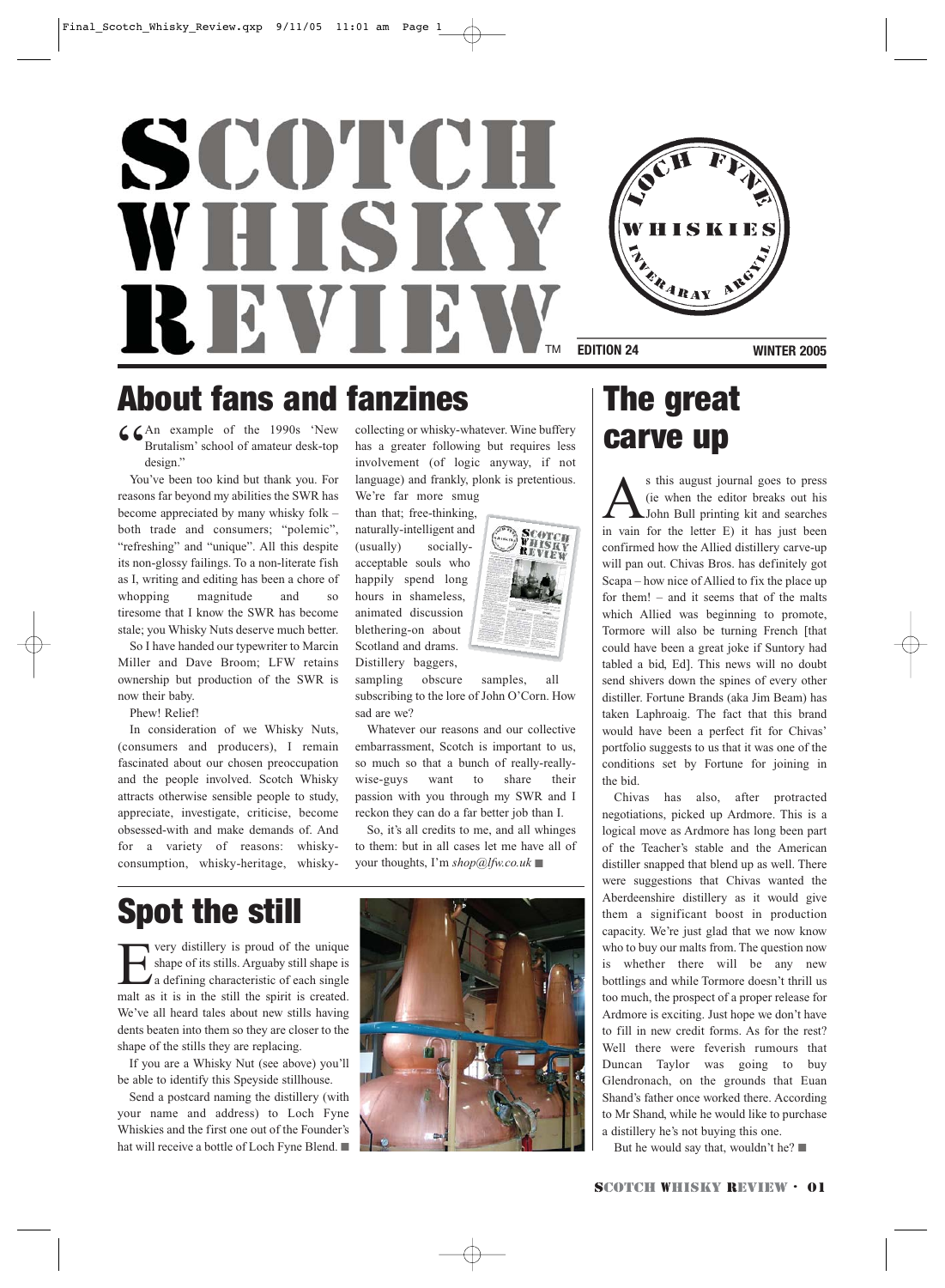## **NEWS** Well, gossip and hearsay mostly . . .

#### APOCRYPHA by Acrospire

*The best laid malting floors of microdistillers gang afta' gley.* 

1) There are rumours of a tiff at Kilchoman between farm owner Mark French and distillery owner Anthony Wills which has resulted in the former opening his own retail outlet next to the distillery shop. While not the ideal working relationship the spat is not understood to have affected the operations of the distillery.

2) According to our man on Skye, Sir Ian Noble's plans for a Gaelic distillery have taken a dunt after the project manager walked out. No news at time of press.

3) Still no news of the much-discussed Shetland distillery. The latest news is that work may start this month but it's unlikely that the foundations will be in before spring 2006 as the tender for the building contract still hadn't been granted. The original site was deemed unfit for construction work meaning the site had to be shifted… er 65 metres … then there were problems with effluent discharge ... and we don't mean the press releases about how the gin is made with water tankered from Shetland. Tankering water? That sounds familiar… ■

### Pseud's corner

This issue features tasting notes from Laing Bros. which would not appear out of place in the 1970s favourite BBC nostalgia-fest, The Good Old Days…

#### *Bowmore 8 year old*

"Over-indulge intrusively in our opulently omnipotent opus – and savour a sea-shanty sorcery of seaweed, salty sails, saline smokiness and seafaring skiffs – Hello sailor"

#### *Caol Ila 10 year old*

"Prodigiously provisioned to purveyors and proprietors of probity, for an absolute appreciation in abundance. It is ablaze with abiding acceptability within the dazzlingly delicious delectation of the delightful distillate!"

### The end of finishing

John Glaser is raising the hackles of the industry with his latest baby, The Spice Tree. It's a vatted malt a percentage of which has been given secondary period of ohn Glaser is raising the hackles of the industry with his latest baby, The Spice Tree. It's a vatted malt a percentage of maturation in casks fitted with "inner staves" made of new toasted Sessile oak.

The result is a great whisky, but there are some eyebrows being raised as to whether this fits in with the SWA's guidelines on 'tradition'. That'll be tradition along the lines of how distillers in the 19th century always bought their casks from Château d'Yquem and would often age whisky in beer barrels... or add so much caramel to their whisky that it would go black… Pots ... kettles...

Our Portobello correspondent suggests that Glaser calls his next whisky Pandora's Box. Incidentally, have you noticed how noone uses the term finishing any more? It's so passé dahling. One refers to secondary maturation, or Added Cask Enhancement. ■

### You couldn't make it up

od, I wish we'd thought of this... A<br>
curious yarn begins with a letter<br>
from Andrew Symington of<br>
Signatory It sheds light on one of the most curious yarn begins with a letter from Andrew Symington of Signatory. It sheds light on one of the most bizarre cock-eyed experiments in whisky – or any other industry for that matter – on the subject of Craigduff, a peated whisky believed to have been distilled at Strathisla. It's important to remember that in 1973 'dramming' – the distribution of large bumpers of whisky throughout the day to the workers in lieu of decent wages or acceptable conditions – was still the norm. Presumably very pissed distillers cooked up this idea – or they were on acid, maaan. It's a great industry that can come up with boffo wheezes like this!

*Lightly peated barley from Glen Keith maltings was used in conjunction with controlled amounts of concentrated peated water, being added to each wash charge.*

*Peated water was brought in 45 gallon drums from Stornoway, on fishing boats into the port of Buckie. The peated water was run through the small still at Glen Keith, which was coupled to an angled condenser and water driven off to concentrate the peatiness in the remaining water. It is understood that 10 gallons of the concentrated peated water was added to each wash charge.*

*We understand the drive behind the experimental distillation came from a sister company in Japan. Apparently, during the course of the experiment, a sample of the concentrated peated water, whilst en route*

*to Japan, was intercepted at Heathrow airport by Customs Officials who were convinced it was whisky in disguise, and decanted a fair bit of the drum before realising, too late, that it was in fact just water.*

Word reaches us of a chance meeting which led to a personal tour of Glenallachie distillery. As our heroes were led from Strathisla to Glen Keith distillery, they crossed the River Isla by a bridge connecting the two distilleries, with the waterfall and pool at Linn of Keith and the ruins of Milton Castle beyond. It transpires there was a right of way actually passing through the stillhouse at Strathisla!

Glen Keith was converted from a corn or oat/flour mill to a distillery by Jim Morrison of Seagram in 1957-1960 and originally copied Bushmills Distillery in Ireland, with triple distillation. This was the first malt distillery to be built in Scotland in the 20th century, predating Tormore, although the latter claims to be the first completely new malt distillery of the 20th century.

In the late 1970s column stills were also introduced for a trial period during which time both grain and malt whisky was produced. The product, Glenisla, was distilled from peated malt, the peat being shipped from Shetland.

And SWR remains convinced there ARE casks of peated Strathisla from around that time out there somewhere... ■

If you have anything for possible inclusion in these pages, please e-mail swr@lfw.co.uk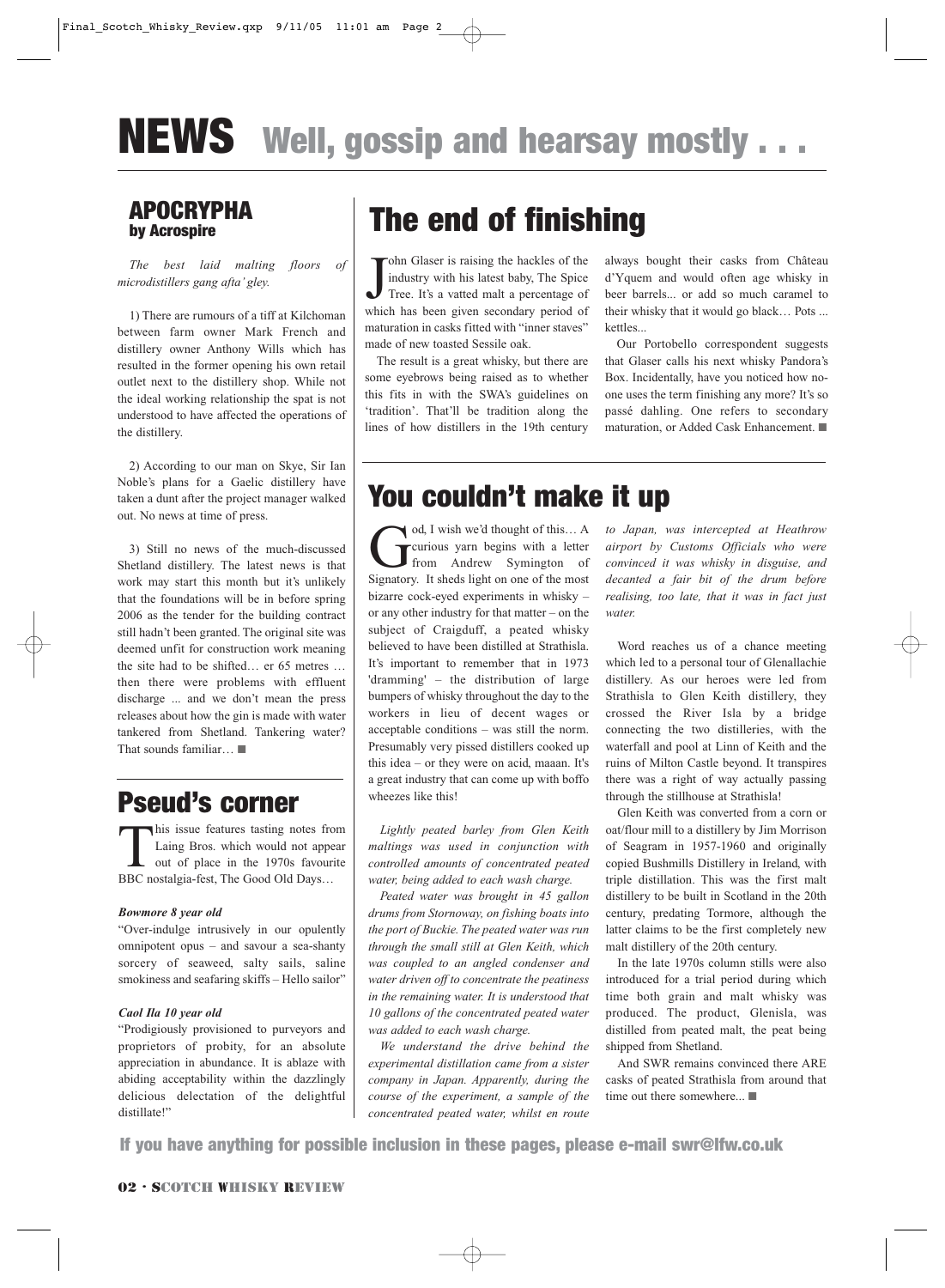AND REVIEWS **The Distilleries of Campbeltown. The rise and fall of the whisky capital of the world by David Stirk (published by The Angels' Share, 2005) reviewed by Dr Nicholas Morgan**

The mysterious case of the strange<br>death of Campbeltown's distilling<br>industry is one of the great<br>whodunits or perhaps whatdunits of the death of Campbeltown's distilling industry is one of the great whodunits, or perhaps whatdunits, of the Scotch whisky industry. However, sleuths trying to find the answer to this conundrum had better not hold their breath when it comes to David Stirk's new book, *The Distilleries of Campbeltown*. For, despite the author's best efforts, there are only a few clues here to help solve the mystery, and precious few answers.

Stirk's book is a rather old-fashioned amateur antiquarian's local history, and as such might be an attractive read to the nonanalytical fact-hunter. But real history it is not. Parochial in its scope and outlook, it is constrained by the use of a very limited range of largely local sources, and eschews reference to either the extensive trade press of the time (both local and national), to Scotland's rich and still largely unused central repository of records relating to business formation and sequestration (always handy in the case of distilleries), property ownership and mortgages (land was always a critical form of security in the formation of businesses in mid-nineteenth century Scotland, and these records can reveal a wealth of information about informal, often family based capital networks) and wealth. Nor, from what I can gather, did he consult any of the various public and private business archive collections relating to the distilling industry.

Over-reliant on scant resources, the author has also chosen to pad out his limited text by including large, and very often repetitive, extracts from legal records (which more often than not are simply a record of process rather than fact), local newspapers (which often seem barely relevant) and occasional collections of correspondence. Of all of these perhaps the most interesting is the quite charming exchange of letters between David Colville and Peter Reid about the formation of Dalintober. Of most pertinence to our mystery is probably the series of letters relating to the ongoing problem of effluent disposal from the Campbeltown stills.

Most irritating of all, I imagine, for almost anyone who buys this book, is that about a third of it is made up of reproduced pages about the Campbeltown distilleries from Alfred Barnard's *Whisky Distilleries of the United Kingdom* which, I assume, most readers will already have in their libraries. Short change indeed!

Stirk only begins to hint at the factors that led to the demise of this once famous concentration of distilling. Technical factors, principally effluent disposal were important. Hardly a subject to capture the heart of a romantic enthusiast this was one of the critical factors that determined both the location and size of 19th century distilleries (and under the current SEPA regulations it's of no less importance today) and as Campbeltown increased in size, and the legislative framework became more restrictive, distilling became a harder thing to do by the year – particularly when the industry was increasingly gearing itself up to large scale and not cottage production. Logistics was also a thorny issue – both in terms of sourcing grain (and there are numerous sources to show that the Campbeltown distillers went further and further afield in their search for barley – seeking lower and lower prices to reduce transport costs, and also quite possible suffering in terms of 'quality', of yield if not spirit character.

And then there is the issue of 'quality' itself. For Campbeltown whisky, contrary to Stirk's early assertion, did have a real 'quality' issue – but this was 'quality' in terms of the whisky trade's use of the word, not its current meaning. For 'quality' meant not 'good or bad', but style or character. And Campbeltown's whisky was renowned for having probably the most extreme character of all the whiskies available at the time. Forget your Ardbegs and Lagavulins, for these were second stringers to Campbeltowns, memorably described by Aneas MacDonald as "the double basses of the whisky orchestra", "potent, full-bodied, pungent … masterful and assertive." And it wasn't as if Campbeltown distillers didn't know this.

Probably the most eminent (but barely mentioned by Stirk) were the Greenlees Brothers, the unsung heroes of Scotch whisky distilling, blending, branding and marketing, who left Argyll for London in their early 20s, where they set up the



blending house that 'practically held a monopoly of supply' to the trade in London.

They also owned Hazelburn and Argyll Distilleries, and through family ties were linked in to most of the other distillers in the town. Yet they were hugely aware of the paradox that whilst their success lay in selling lighter styles of whisky to compete with what was then the dominant Irish style, what they were making at home was as heavy as you could find, and increasingly out of favour with the blenders whose demands, of course, were to shape the structure of the distilling industry. Like most of the other great Campbeltown whisky families the Greenlees Brothers eventually gave up, selling their blending business to Sir James Calder and their distilling interests to Peter Mackie.

Even he had to try and change the character of Hazelburn's new make to try and make it sell ("at a blind tasting by two of the best judges in the Whisky Trade in Scotland, our Hazelburn was placed alongside the three best North Country Glenlivets") but to no avail. Hazelburn was closed and became the first technical laboratory in the industry. This is another famous little fact that fails to make its way into these pages.

At the end of the day, Campbeltown's decline lay in the fact that it produced a style, or quality, of whisky that no longer had a place "in an age when the standardized, anaemic grain-plus-malt are triumphant." But sadly you won't find that story told here. David Stirk deserves praise for writing a long-overdue book, but the end-result will disappoint those who all turned to the last page to try and find out 'whodunit'. ■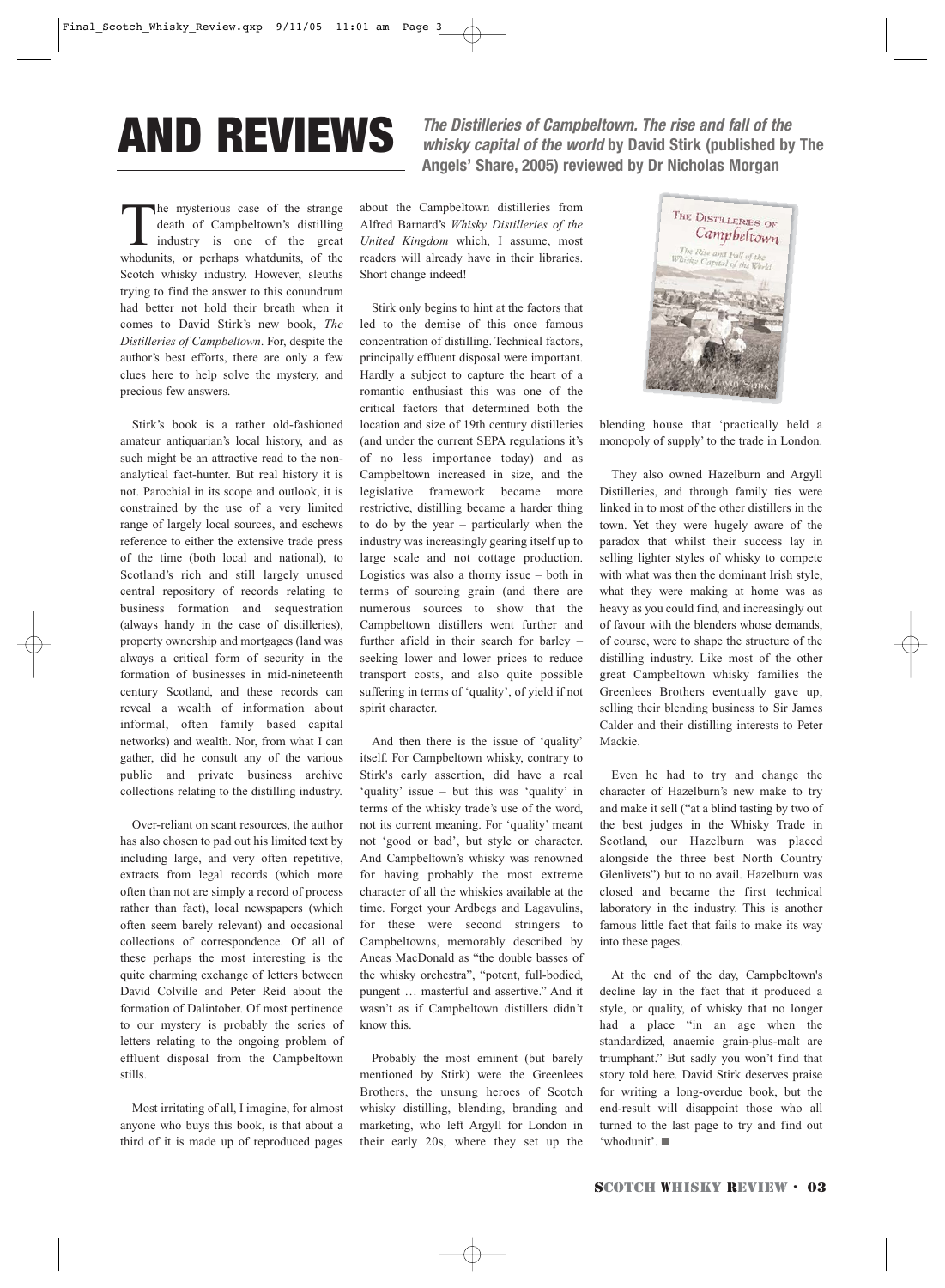#### From Kirkwall to King's Lynn by Marcin Miller

The single best piece of news I've had<br>in years nestles below the predictable<br>headline (I've used it many times<br>myself) "Make mine a (local) large one" in in years nestles below the predictable headline (I've used it many times myself) "Make mine a (local) large one" in the *Eastern Daily Press*. The story begins thus, ahem; "It is a drink forever associated with scenic glens, peat fires, kilts and tartans. But now a Norfolk father and son are planning to produce their own whisky 300 miles from Scotland."

Allow me to introduce you to the Norfolk Whisky Company. We'll ignore the clichés in the opening sentence (and I remember being instructed never to begin a sentence with "but") and concentrate instead on the positive ramifications afforded by this splendidly bold new project.

No more flights from the sunny delights of Norwich International Airport (Terminal 1) to rain-sodden desolation; no more clammy shower curtains sticking to my shoulders in abhorrent Hebridean hotels; no more midges impersonating flying piranhas; no more cholesterol-packed, coronary-inducing breakfasts; no more squinting dirty looks from aggressive pished locals at the ceilidh to which I'm invariably dragged…

No, from now on, I'll be able to indulge my distillery-visiting addiction and my dunnage warehouse problem locally. I'll be swapping the A9 for the A11. With distilleries being planned for Cornwall and East Anglia, to say nothing of Penderyn in Wales, the Scotch Whisky Review will be re-named the (North) British Whisky Review.

Being a Norfolk initiative, it comes as no surprise that it is, in the words of Sly Stone,



a family affair. The Nelstrops have plans for a £1m plus distillery at Roudham in the Breckland countryside which will include a bottling plant, visitor centre and shop. They have a background in agriculture – which is not unusual in this part of the country – and intend to employ "a distiller from Scotland who has a good reputation." I hope they manage to find one.

Finding a distiller strikes me as a good idea, although they clearly have a grasp of what is required: "There are two main

*"But now a Norfolk father and son are planning to produce their own whisky 300 miles from Scotland"*

ingredients in whisky – malt barley and water. Norfolk is one of the biggest barleygrowing regions in the country, and we are sitting on top of the Breckland aquifier."

Admittedly, there is no heritage of whisky distilling as such in East Anglia, but there is a very strong tradition of brewing in the area. Beer drinkers will be familiar with names such as Adnams, Woodforde's and St Peter's. To an extent, Mr Nelstrop has a good point; we've got great barley and lots of clean water, let's find a decent distiller (with a good reputation) and off we go.

If only it were as easy as that. To use wine as an analogy, it takes more than grapes. On that subject, there are wineries in East Anglia but, having tasted them, I feel confident in the assertion that no international awards will be heading their way. That's not to say there aren't any good English wines; there are – especially the sparkling ones – but they are expensive and the UK drinks market is exceptionally competitive at the

moment.

The distillery aims to produce 100,000 bottles of cask strength single malt whisky a year. That's a hell of a lot of whisky to sell with a new product in a competitive environment. They will be unable to get any filling contracts either. No Scottish blender will want to touch English whisky and thereby forego the cachet that is "Scotch".

Of course, this will not be the first distillery to be established in England. Mr Nelstrop will be able to take heart from the fact that Alfred Barnard lists four (count them) in *The Whisky Distilleries of the United Kingdom*; Bankhall and Vauxhall in Liverpool, Lea Valley in London and the Bristol distillery. Granted, it's a while since I've seen any of those on a supermarket shelf but there you go.

As well as planning permission and a distiller (with a good reputation), I suggest they employ a marketeer with a keen brain and a sense of innovation. Perhaps they could take a leaf out of Mark Reynier's book. Bruichladdich's CEO intends to use new symbols to illustrate that his whisky uses no chill-filtering and no caramel. I suggest the Norfolk Whisky Company pioneers a symbol to show that no hills were used in the creation of this whisky ...

If only they had thought of this 200-odd years ago. Had whisky distilling started in King's Lynn at the same time as at Kirkwall, Nelson would surely have celebrated victory at Trafalgar with a large dram. And in this, his bicentenary, we'd all raise a glass of Norfolk's finest to Britain's greatest hero. Just imagine, rather than Britain's fifth biggest export, whisky could be Norfolk's second greatest export after Delia Smith.

I hope that the project succeeds. There can be no genuine contention that the Norfolk Whisky Company will become anything other than a local tourist attraction for the vast number of holidaymakers that visit East Anglia annually. With luck, it will become part of the long list of "things to do in Norfolk" such as… erm, I'll think of something. Ah yes, a visit to the Colman's Mustard shop. If the Norfolk Whisky Company does become a successful tourist operation and if it does produce a decent whisky, I will be delighted. Perhaps I'm getting slightly ahead of myself. If planning permission is granted, the newspaper states the distillery could be up and running by next autumn. That means I'll have to wait, for the sake of argument, at least nine years before I can buy a bottle.

In the meantime, I intend to continue visiting Scotland and its whisky distilleries as often as possible. If that means yet another ceilidh and smothering myself in Skin So Soft, I'll do it selflessly, courageously and with not a little dignity.

We each have our cross to bear. ■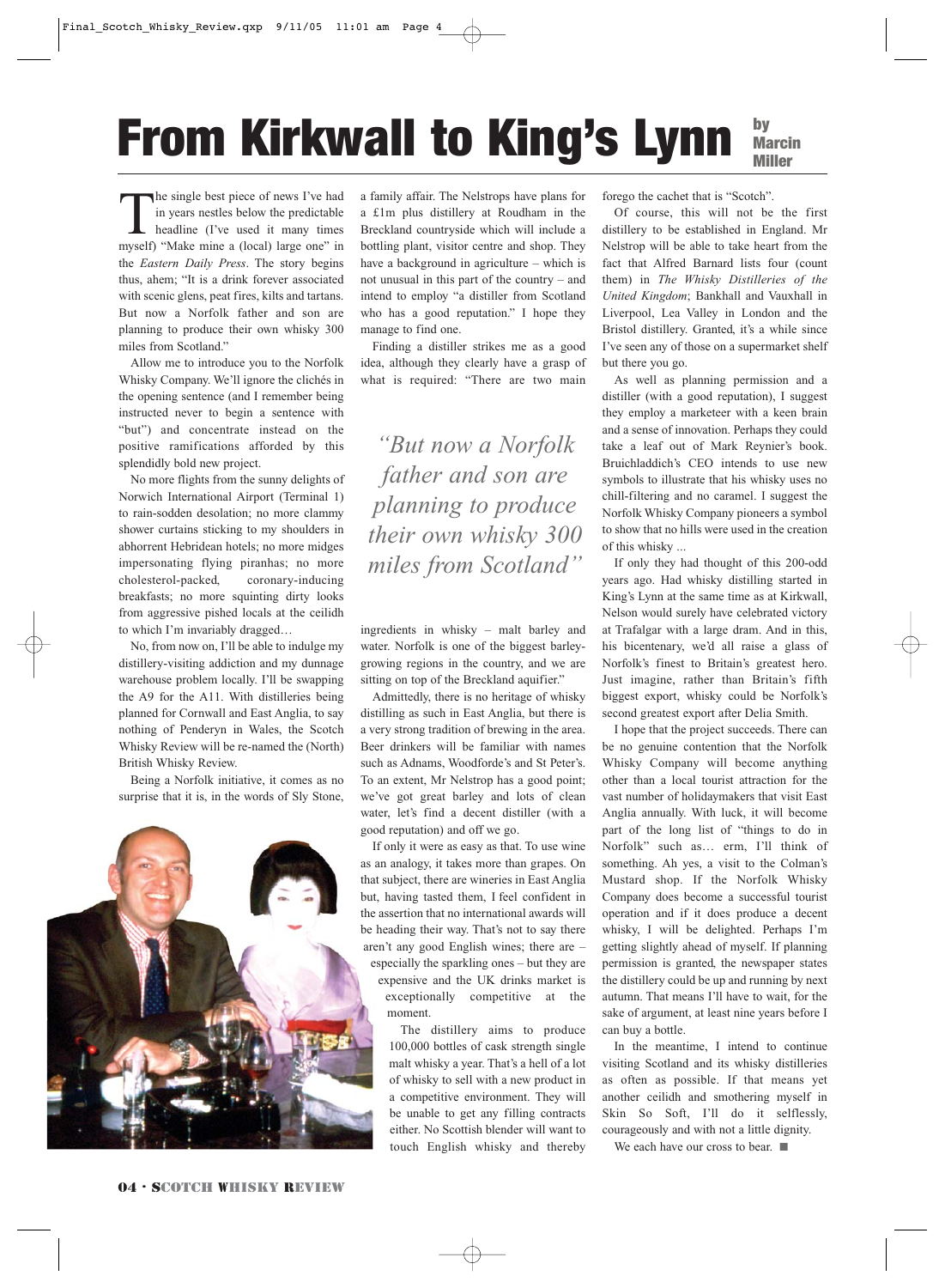## Fortune favours the brave

by Dave Broom

aybe I've been in this game for too long, but sometimes I wonder if Homer Simpson is running the whisky industry. Why? Take the behaviour of Fortune Brands. Correct me if I'm wrong, but wasn't it a mere four years ago (almost to the month) that Jim Beam Brands (the firm then was) sold Whyte & Mackay for £208m? Good business you may think until you recall that JBB had spent £582m in putting its whole Scotch arm together. That net loss doesn't strike me as being particularly good business. Ahh, but the reason given at the time was that this "positive strategic development" would allow JBB to "intensify its strategic focus on the premium and super-premium spirits and wine market." Aha! When you put it that way what does a few hundred million quid here or there matter?

Just let me get this straight. You own a Scotch firm, you sell it at a loss and then a few years later you buy another Scotch firm? Now I'm no businessman but if I went to potential backers with that sort of business plan I know what the response would be.

Maybe Fortune sees Laphroaig and Teacher's as part of its premium strategy. Imagine the scene in the boardroom. "It's a good buy. A top line malt and a million case blend."

"Of course it is Mr Simpson... er ... but couldn't we have spent the past four years building Whyte & Mackay, Dalmore and Jura and saved all that money?"

"DOH!!"

Big business doesn't operate under the same rules as the rest of the world. I went to get a mortgage once and decided, fool that I am, to be honest. Told you I was useless at things like this. "So, Mr Broom," my interrogator said, "how much money do you earn a month?"

"Oh it all depends," I relied nonchalantly. "Sometimes X amount. Sometimes I won't earn anything at all!"

Now, this is true. That's the freelance life for you. I'm used to it, but it isn't the sort of message that a potential lender wants to hear. Actually it's not what they want to hear if you don't have any money. If you have millions

however then different rules apply.

"I appreciate that I've lost millions on a similar deal, but can we go again?" "Sure! Fill in the cheque yourself, old pal."

<sup>C</sup> *Ardent Spirits*

Business not only baffles, but scares me. Why? Because the bottom line is that these guys are playing around with people's lives. What confidence do the guys at Laphroaig and Teacher's have knowing they are being taken over by a firm with the above track record? Who is to say that four years down the line the next CEO of Fortune won't decide to offload the Scotch division again?

No doubt we'll get the usual platitudes trotted out of how the firm knows that whisky is a "people industry". Pull the other one. Every distiller is looking at ways of making its operation more "efficient", a word which means laying folk off and you can be guaranteed it will be the best folk who go. We've seen plenty of that already this year from stillhouses to visitor's centres to top level execs. It's not just Fortune.

Every distiller is prone to similarly bizarre volte faces. Take Diageo. Some years back it decided to pull out of American whiskey and sold its Bernheim distillery and all the stock (including a range of top-notch, small-batch rare whiskeys which simply disappeared). Now, DOH!, it has decided that it wants back in. It's common knowledge that one reason it was contemplating joining a counterbid for Allied was because of Maker's Mark. It didn't get it, but is pushing Bulleit heavily. Trouble is, Bulleit is made under contract at the Four Roses distillery which doesn't have

the capacity to make it a major brand.

"Can't we switch production to Bernheim?"

"Er sorry Mr Simpson, you sold it."

"DOH!!!"

Actually, Diageo does have a distillery. It has Dickel in Tennessee which makes (or made) one of the finest American whiskeys of all, but despite the firm's push on the "international whiskey" category it has... well... forgotten about this brand and closed the distillery and refused to sell it. Confused? Don't be... it's the corporate world.

Diageo is on firmer ground with the purchase of Bushmills which was offloaded by Pernod to keep its arch rival out of the running for Allied. It worked. The most intriguing aspect of this is that by selling Bushmills, Pernod has done precisely what it has been trying to avoid for years, namely create an Irish whiskey category.

The whole IDL strategy has been to promote Jameson's and forget about the rest. This was a firm which even tried to buy Cooley in order to close it down. Now, all of a sudden, Irish whiskey has three players and you can bet that Diageo will be backing Bushmills heavily.

Fast forward four years. "Bushmills is taking market share off Jameson, Mr Simpson"

"Never mind Simkins, it's ours. Isn't it?"

"Er, no Mr Simpson. We sold it."

"DOH!!" ■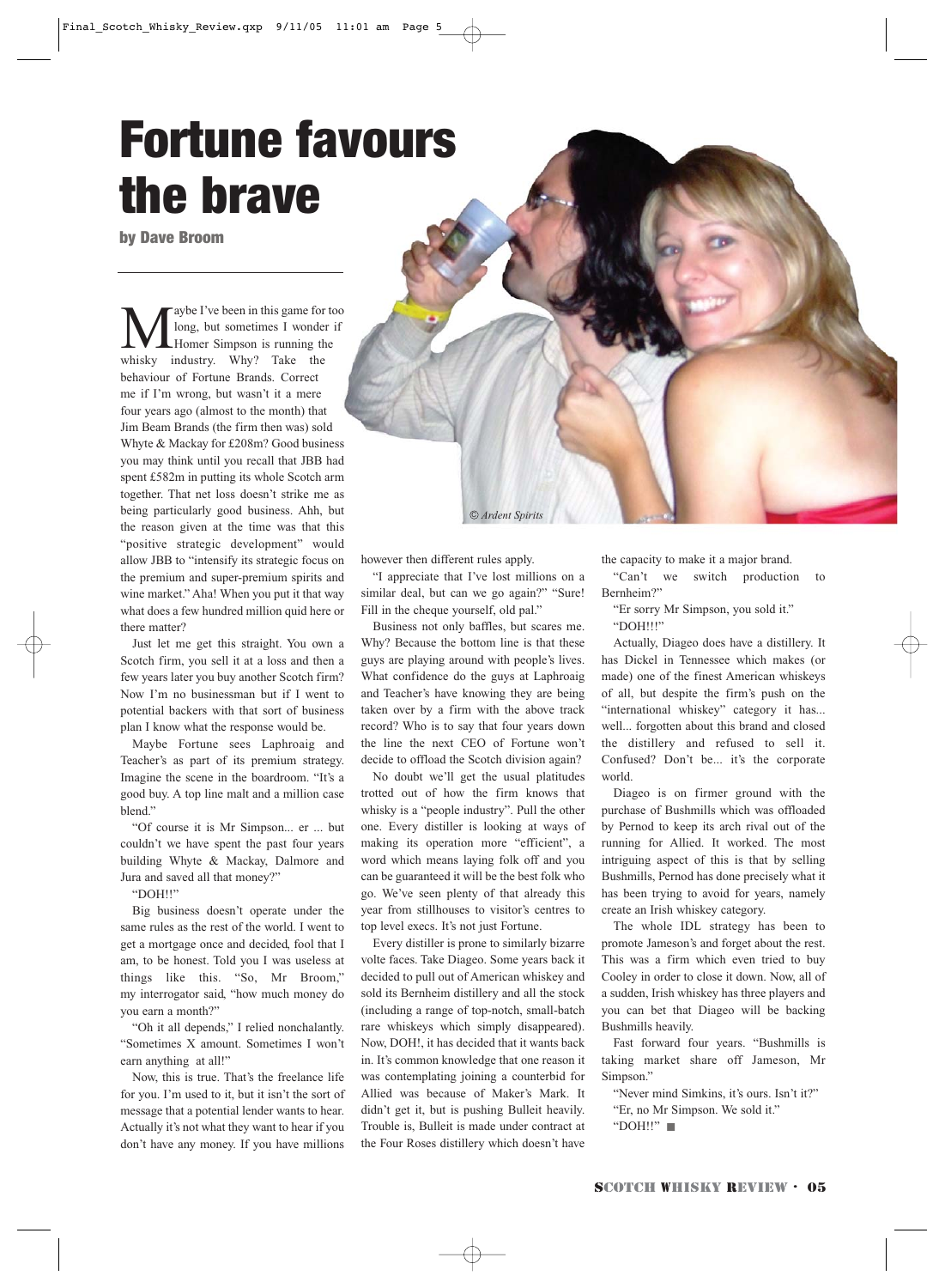## I don't believe my mince pies

**Chris Orr is a leading commentator on drinks. As former editor of Wine International, Decanter and The Drinks Business, he knows what he is talking about ...**

 $\prod_{\text{a} \text{d} \text{r}}$ wouldn't call myself a whisky novice. That wouldn't be accurate. But on the basis that whisky was the first source of a drunken hangover, I've traditionally steered a little clearer than most of the wonderful liquid. I can't tell you the number of times I've wished it hadn't happened. Mostly for fairly personal reasons.

I'll always, for example, regret sitting down on the antique chess table belonging to the parents of the girl who threw the party and breaking it in two. I also regret passing out in the only loo in the house – it's left me sub-concious images of my friends that no man should have to live through on a weekly basis for the rest of his life. And I sincerely regret discovering two days later as I walked out of the shower that my mother was less than impressed by the phallic images my friends had drawn over my back in permanent marker.

But most of all, I regret that it's taken me around 20 years of my 37 year old life to shrug the automatic gag reflex that I developed once the hangover had worn off. Some people choose a dodgy bottle of sherry to celebrate their first drinking opportunity. Others Malibu or Baileys. Frankly I could do without all of those in my life but not whisky – which is shame because its taken me two decades to get over that first experience.

I've always been able to taste whisky, sadly just not drink it. Which means, fundamentally, I've never been able to enjoy whisky. But a funny thing happened a few years ago. A scallywag named Broom took me on a jaunt recreating the steps of old whisky smugglers. We hiked for three days through numerous glens with two flatulent ponies, and the wonderful Jim Cryle. Thanks to rain, cold, sore feet, chapped legs (we were wearing kilts) and a considerable number of midgy bites, we had no option but to drink copious amounts of whisky. I was, thus, cured overnight of my unfortunate affliction.

Since then, I've been getting to know the whisky world as a strictly new, and fascinated admirer. Which is why you're going to be subjected to the occasional column by me in this august publication. And



*Some people choose a dodgy bottle of sherry to celebrate their first drinking opportunity. Others Malibu or Baileys*

I have to say, my first is proving to be pretty damn difficult. How do I convey my relatively junior credentials, without also embarrassing myself, but also reassure you that I have something valid to say. Well, I think I've already managed to embarrass myself with the above story, so that's that sorted. Which brings me to saying something valid and erudite on whisky.

What the bloody hell are Glenfiddich playing at? Apparently they're going to launch Glenfiddich whisky mince pies through Walkers, the Scottish shortbread manufacturer, this Christmas. "The whisky distilleries in Scotland are ten minutes away from the Walkers factory. It was a natural development for us to use another locally produced product," said James Walker, the company's managing director and grandson of its original founder. If you'll excuse my French, but bollocks. In my opinion it's a wholly unnatural alignment.

Now before anyone gets on their high horse and points out that whisky has been used in cooking for hundreds of years, I am not doubting whisky's benefit to a whole range of food products – amongst which I include mince pies. But for goodness sake, this is one of the all time great malt whisky brands. More importantly if what I hear from fellow writers who specialise in whisky the company's not got exactly the greatest reputation amongst malt whisky purists.

By sticking their brand on a mince pie – however well-made – I find it hard to believe that they're going to be reinforcing a "premium quality" image for the product. After all you can taste whisky in a mince pie, but can you really taste the finer attributes of a malt whisky? I doubt it. What it boils down to in my mind is that this is simply a licencing deal with some product thrown in for good measure. Anyone who remembers Gucci in the mid to late eighties, will remember that licencing their brand to products that did them no credit, did them… well, erm, no credit. Much as I love Walkers shortbread – I can't really see how being a basic ingredient in the company's mince pies will do much credit to the image of Glenfiddich.

But then, who knows. It's a funny old world – as I said to my mother whilst she took several layers of skin off my back in an effort to rid me of the large hand-drawn member that stretched the length of my back. She, didn't, you'll not be surprised to learn, actually agree. ■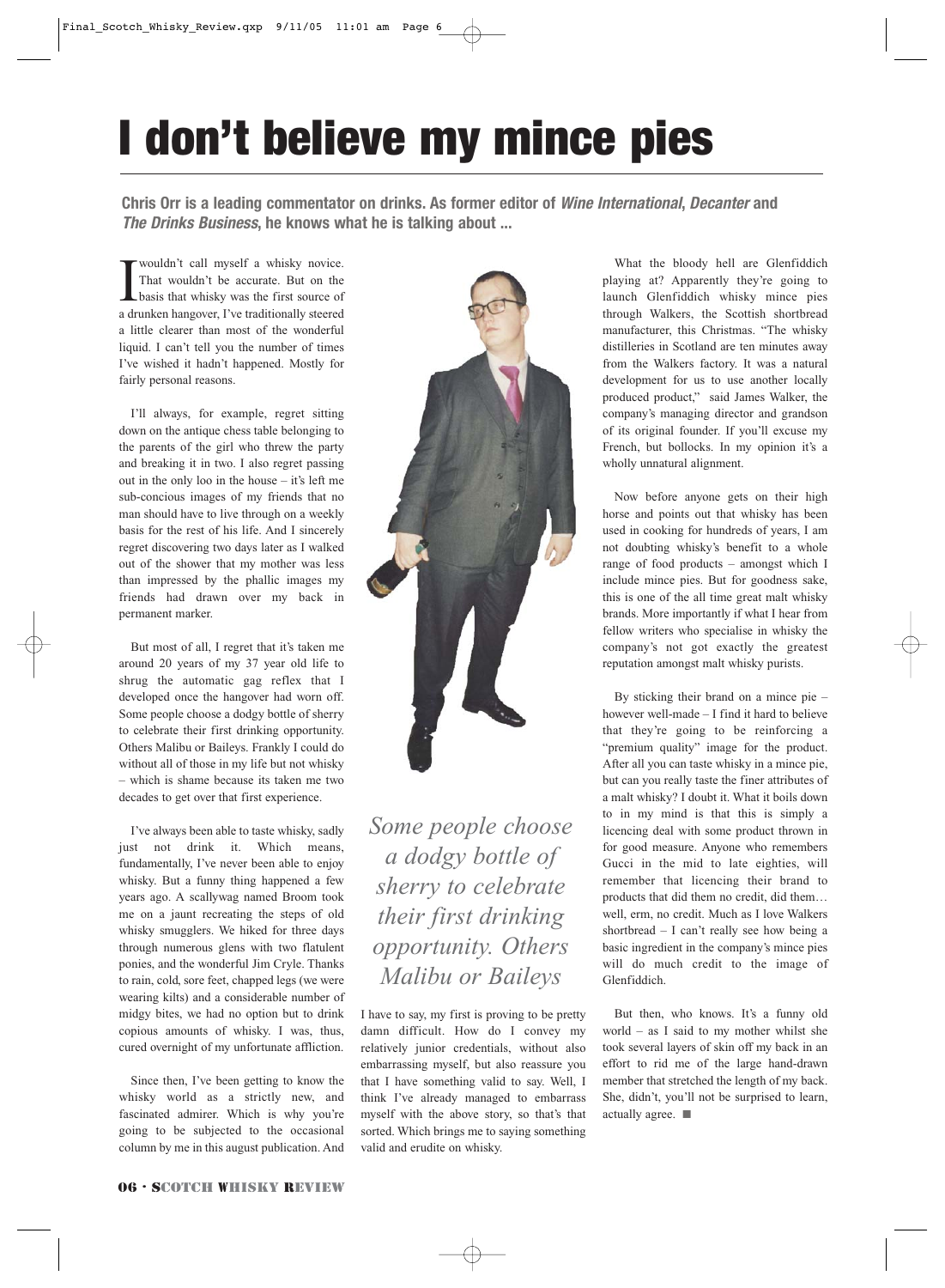## Loch Fyne **Liqueur**

**Something for everyone; former Masterchef, Sue Lawrence, has created a cracking cranachan and cocktail creator Neil Berrie has adapted the classic Affinity for a festive restorer**

CRANACHAN is so delicious, but only traditionally eaten at harvest time, so I decided to make a variation using dark chocolate and hazelnuts. The result is a rich, but luscious dessert: contrasting layers of cream, chocolate, raspberries, nuts and toasted oats. It looks best served in a large glass bowl, to show the different layers to their best advantage.

Remember to start this the day before you intend serving it, for all the flavours to combine well. These quantities serve 8-10.

*200g /7 oz whole rolled oats 150g / 5 oz toasted hazelnuts, chopped 100g / 3 oz light muscovado sugar (plus extra if necessary) 250g / 9 oz quality dark chocolate, grated 600ml / 1 pint double cream 500 ml /18 fl oz crème fraiche 150 ml / 5 fl oz The Loch Fyne Liqueur 450g / 1 lb raspberries ( divided into three)*

Toast the oats by spreading them onto a foil-lined baking tray and place this under a preheated grill, for 3-4 minutes, until golden brown. Stir them every 30 seconds or so, to ensure they do not burn.

Mix together the hazelnuts and sugar, add the grated chocolate then tip in the very hot oats, directly from the grill. Stir everything together well until the chocolate melts, then allow to cool.

In another bowl, whip the double cream until it is thick, but still slightly floppy. Gently fold in the Loch Fyne Liqueur and crème fraiche.

In a large glass dish, spoon in a third of the oat mixture, then layer a third of the Loch Fyne Liqueur cream on top. Lightly crush a third of the raspberries and sprinkle on top. (Sprinkle over a teaspoon or two of sugar if the berries are very tart.) Then spoon another third oats on top then another third cream. Crush another third of the raspberries (more sugar if necessary), sprinkle on top then



scatter on the last oats then a final layer of cream. Smooth over the surface, cover and refrigerate for at least 24 hours.

Next day, top with the remaining whole raspberries. Use dark chocolate (minimum 70% cocoa solid or, if you prefer, a good quality milk chocolate (minimum 30% cocoa solids). ■

*Scots Cooking: The Best Traditional and Contemporary Scottish Recipes by Sue Lawrence is available from Headline Books*



ack in February we held a cocktail party at the Scotch Whisky Heritage Centre with the intention of coming up with a couple of recommendations for alternative ways of enjoying Loch Fyne Liqueur. For this season Neil Berrie has come up with a real belter.

Based on the classic Affinity, this will restore the most jaded of palates mid-afternoon and prepare you for the onset of bird flu as you tuck into thirds of turkey...

In cocktail shaker add;

*50ml Loch Fyne Liqueur 25ml Port 25ml Dry Sherry 2 drops of Angosture Bitters*

Shake with lots of ice, double strain, serve either straight up in a Martini glass (see left) or on the rocks. Garnish with an orange twist. Delicious. ■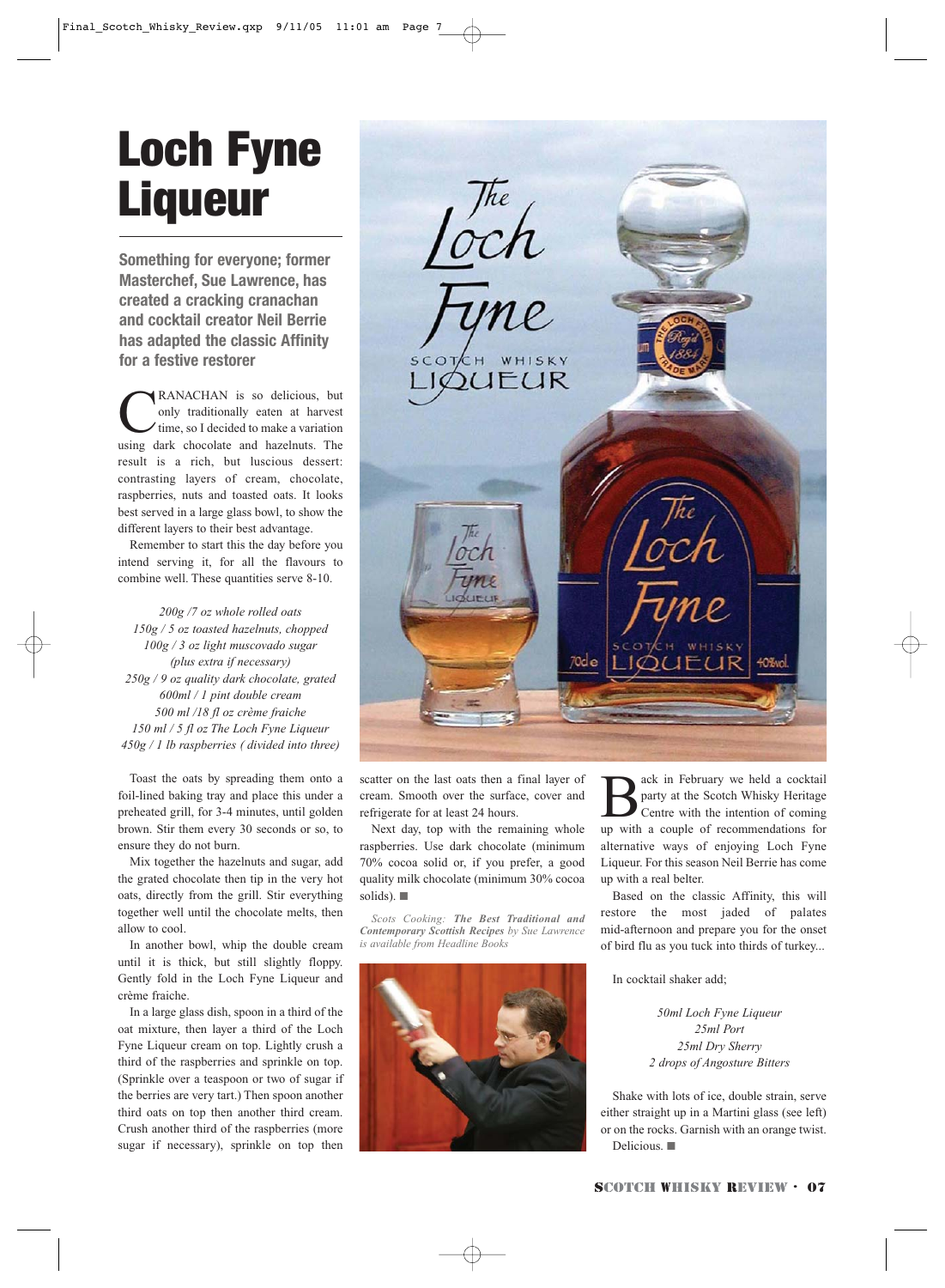## When Scotch lies down with vodka

**The Professor, our cocktailian bartender, learns that when presented with a cocktail recipe that defies most of the rules of classic mixology, he should not judge a drink by its ingredients**

#### By Gary Regan

The Professor rings the old ship's bell to signal the beginning of class, and the four other bartenders sitting across the mahogany stop gossiping about who went home with whom at their various bars last night, and settle down, ready for their lesson.

They gather at the bar every week to swap recipes, talk about recently released bottlings of various spirits and liqueurs, and try a few new drinks. Nobody is the teacher here. The object of the class is to listen and learn from everyone who is passionate enough to be involved in the group.

"OK," says Robert, who runs one of the best cocktail bars in the city. "I've got a doozy of a new drink for us to try this week. It's called the Dreamy Dorini Smoking Martini." A collective groan issues from the group.

"If you think the name's weird, wait till you get a load of the ingredients: vodka, Laphroaig single-malt Scotch and Pernod."

"My God. That sounds awful." The Professor is speaking. "Who the heck thought of this one?"

The drink is the brainchild of Audrey Saunders, director of beverages at Manhattan's Cafe Carlyle in the Carlyle Hotel, where the famous Bemelmans Bar boasts Bobby Short tinkling the ivories on a regular basis. Saunders is known in cocktailian circles as the Libation Goddess.

"I've heard great things about Libation Goddess' drinks, but I think she might have stuck her neck out too far on this one," The Professor says. "Let me see that recipe."

The recipe calls for two ounces of Grey Goose vodka, but because it's mixed with a very powerful single-malt Scotch, the assembled mass agrees that, although they'd stick to a fairly high-end bottling, the brand didn't much matter in this cocktail, just as long as the vodka had a sturdy body. You can pretty much count on that if you don't buy the cheapest brands.

Now what about the Scotch?

The Professor pours a half ounce of the 10 year-old Laphroaig into a shot glass, and by dipping the end of a short straw into the glass, then placing his finger on the top of the straw, he captures a few drops of Scotch and drizzles it over his tongue. The glass is passed through the bartenders, each of them



mimicking The Professor, until everyone has sampled the whisky.

"My, but that's a powerful dram; peppery, smoky, oily and intense," says Jen.

Jen is a relative newcomer to the group. She works at a neighborhood joint but has aspirations of improving her skills and getting a job in a tonier cocktail lounge. She's in the right place.

"If this drink works, we could try it with Ardbeg or Lagavulin. They're heavily peated, incredibly smoky malts from the Isle of Islay, too. We might even try it with Talisker."

The bartenders taste the Pernod — fairly sweet, intense with anise flavors, just like most absinthe substitutes. They agree that they might want to experiment with other bottlings such as Herbsaint or Ricard, but Absente might not be sweet enough to achieve the balance that Saunders envisioned.

"You gotta be really careful with this stuff. A tad too much and it can control the whole drink. This recipe calls for only two or three drops, but if you keep some Pernod in a bitters bottle, you can be precise when fixing drinks such as this one," says The Professor. He keeps an array of old bitters bottles behind the bar, each one filled with highly flavored liqueurs such as Pernod, Benedictine, Chartreuse and the like.

"Enough talking, let's taste this drink," says another bartender, John. The bartender on duty goes to work, while John tells the crowd about Saunders' thoughts on this concoction. "She sees the vodka in the drink as a blank canvas that she 'paints' with the scotch and Pernod."

"It's also going to act as a diluting agent in this drink. It'll soothe the soul of that malt a little," Jen says.

The drink is divine.

Sure enough, the vodka does its job. It doesn't put the Laphroaig to sleep, but it thoroughly calms the storm in the whisky.

The sweet anise flavors of the Pernod make a perfect foil for the Scotch, adding an extra dimension to the cocktail and mingling perfectly with the iodine flavors in the Scottish nectar.

The group insisted on trying different versions of the cocktail using the Scotches that Jen has suggested. They all work fairly well, but Laphroaig and Ardbeg, the most intense whiskies of the group, win the day for this recipe.

"I've seen grown men cry when I use single malts in mixed drinks," The Professor tells the crowd, "but most of these whiskies have so much more character than their blended cousins, they're perfect for the cocktail shaker." The group agrees. They always used top-quality ingredients.

"Garbage in. Garbage out," they chant in unison. It's one of their many mottoes. ■

#### Dreamy Dorini Smoking Martini

#### **Ingredients**

**2 ounces Grey Goose vodka 1/2 ounce Laphroaig 10-year-old 2 to 3 drops Pernod 1 lemon twist, for garnish** 

#### **Instructions**

**Stir all of the ingredients over ice for 20 to 30 seconds. Strain into a chilled cocktail glass and add the garnish. Serves 1**

#### **Per Serving:**

**170 calories, 0 protein, 1 g carbohydrate, 0 fat, 0 mg cholesterol, 1 mg sodium, 0 fiber.**

*The Cocktailian is reprinted with the kind permission of The San Francisco Chronicle. Gary Regan is the author of The Joy of Mixology (Clarkson Potter, 2003) among other cocktail- and spiritsrelated books. He has a website at www.ardentspirits.com and while you're there sign up for the free Ardent Spirits newsletter. You can contact Gary at gary@ardentspirits.com.*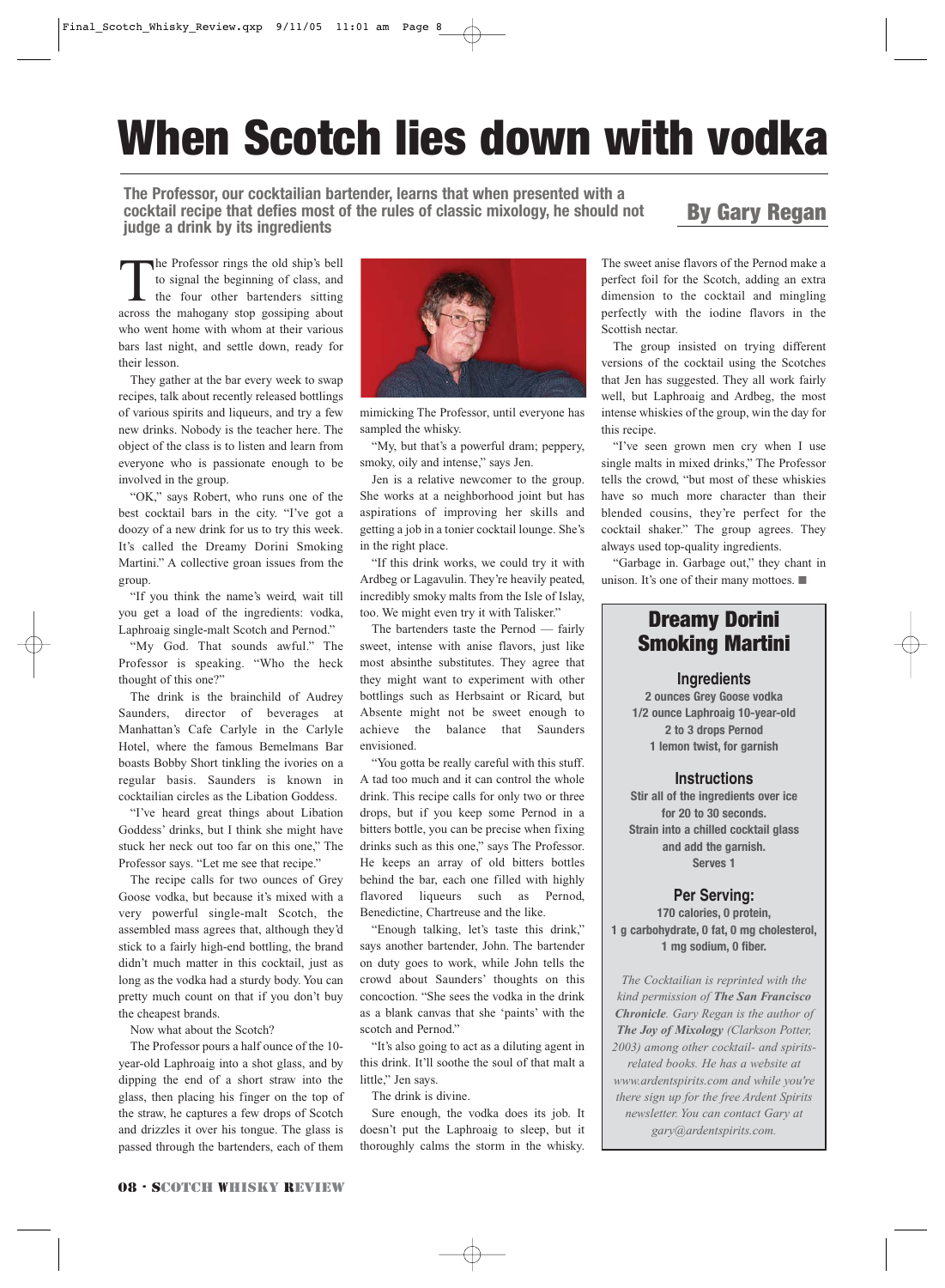## Mr Ballantine's An interview with Robert Hicks

#### **What is/was your job?**

*I was Master Blender for Allied Distillers Ltd, the Scotch Whisky production unit of Allied Domecq until the beginning of September when I was made redundant. This meant I was in charge of the quality and continuity of all their newly distilled and maturing whiskies as well as the finished products (i.e Ballantine's, Teacher's and Laphroaig to name just a few). A blender's job is not just nosing whisky but also laying down the recipes for the next 10 or 15 years, making new blends for markets and giving seminars all over the world.*

#### **How did you get into whisky?**

*I had come back from a six-month spell as a redcoat at Butlin's and needed a job. I didn't really know what I wanted to do but needed to earn some cash so when I was offered the position of stock clerk at a local warehousing and distilling company I took it until I found something better. When I was made redundant 41 years later I was still looking for something better.*

#### **What is the biggest change you have seen since you started work in the industry?**

*There have been many, many changes over the past 40 years that could be called major; the drop in the number of people directly employed, the number of distilleries that have closed, the many changes and methods in production cycle, whether it's in distilleries, the type of warehousing, the use of steel racking for casks or even in bottling with superspeed lines compared to the handlabelling of the 60s and 70s. I suppose the biggest change is with massive increase in the sales of single malt whisky. Back when I started in the 1960s there were possibly 12 or 14 recognised single malt brands and even then the sales were quite small.*

#### **How do you feel about the end of Allied?**

*I was one of a lot of people who were really surprised that a company of the size of Allied Domecq could be taken over so easily and so quickly, especially when not that long ago it appeared that AD would be the one buying. In the end I feel that it was much*

*better for everyone left in the company that it wasn't a long drawn-out process with counter offers.* 

#### **Any gripes?**

*I suppose if you'd have asked me that same question over the years I'd guarantee there would have been many. Looking back from my current position I guess that they were the typical gripes that anybody would have; underpaid, overworked,not appreciated, I've never heard anyone complaining of being underworked and overpaid but there was nothing that was ever major. If I'd ever stopped enjoying being a blender I would have changed jobs; work takes up too much of your life to continue in a job you don't like.*

#### **What was the best part of your job?**

*It was the delight I saw in eyes of the many customers who I spoke to at my seminars abroad. It really brought home the pleasure that Scotch Whisky brings to so many people worldwide. They were always so keen and so full of questions about something that far too many appear to have taken for granted. Their enjoyment was something I could relate and respond to and, over the years, I made many friends.*

#### **What was the worst part?**

*Going down to a warehouse at 8 o'clock on a cold winter morning with the temperature just above freezing and nosing 200 or 300 casks... It would take about an hour to 90 minutes to test them; my hands would be soaked with water and whisky and be freezing. That's one of the low points in any blender's life*

#### **How did you feel about all the distillery closures?**

*Back when I started there were 128 malt and 14 grain distilleries, currently are 86 or so malt distilleries and eight grain. That seems like a major loss of distilleries but, if you look back to pre-Prohibition days, there were roughly 160 malt distilleries and at least 21 grain so there was already a major drop by the time I started.* 



*The early 1980s were a problem time for all whisky companies with the large overproduction of the 60s and 70s and the whisky lake that was the result. Only a few stayed open as nearly every distillery was either mothballed for some years or worked just a couple of months a year. As a result, some of those mothballed were closed and never opened again. Looking at the closures from a blender's point of view, and how the different malt flavours work together, none of the important makes were lost.*

#### **And then all the re-openings?**

*The closures were staggered, depending on how large the surplus of stock each company had and, as it happened, so were the start-ups. They started reopening about 1985 and, memory says, the last was in 1989. Those years were a period of concern rather than worry, waiting for each reopening. I was personally really pleased when we at last re-opened Ardbeg in 1989.*

#### **How did you manage to maintain consistency of blends with less (ie fewer whiskies) to work with?**

*I feel it was more by luck than judgement and for three main reasons; first, Hiram Walker [who then owned Ballantine's] always had a policy of trying to fill 100% of the whiskies needed for future sales. This meant we had a nice surplus of stock that*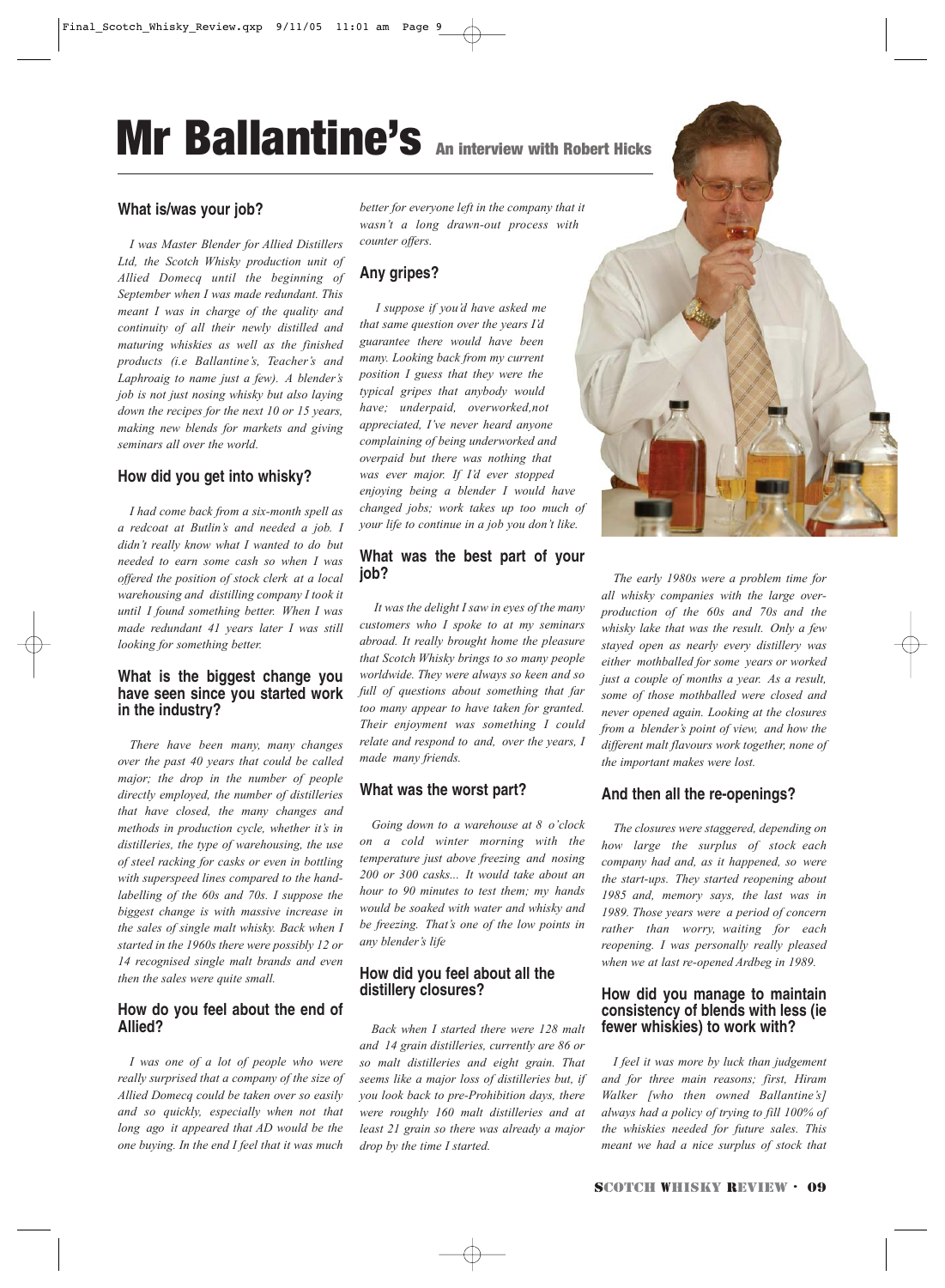*covered the lean years when the distilleries were closed. Remember a distillery closing doesn't impact on a standard blend until five to eight years in the future so there was ample time for planning.*

*Second, that at that time we were filling around 55 different single malts. One of the questions I was always asked was "Why use so many makes?" It's really down to a simple answer; "spread the makes to minimise the risk". If you've only five or 10 makes to work with and you lose one, it could make a noticeable difference in the finished blend. But of you lose one of 55 it's not really that noticeable. It's the same as replacing a violinist in a string quartet and replacing one in an orchestra – where would you notice the substitution? And where would he blend in without noticing? I'll leave that to you to decide.*

*The third reason is one of the unsung heroes of the industry – the inventory controller. One of the most important responsibilities a blender has is the continuity of the brands he produces and that's down to working with the inventory controller to set up recipes for the next 10 to 15 years. In this way he can make certain that there are no surprises a couple of years down the line.*

#### **Is blended whisky dumbing down?**

*I actually feel the opposite is true; back in 1962, when I first started to have a dram, most of the whiskies at the back of the bar were blends. There didn't seem to be nearly as many then as there are now. Over the years, as companies have increased the variations of their major brands, they have created their own family of styles of flavour. Just think of some of the variations that have been launched over the past year or two as an example. That was one of the big problems when trying to decide which dram to take on the desert island with me.* 

#### **Which other blenders do you admire?**

*The funny thing is that there aren't that many of us and, as we all know each other quite well, it would be very difficult to single anyone out. We're like a family in a way and, like any family, we each have our different styles and character. So I'd rather say that I admire the whole family. Having known many blenders past and present, I know that the industry is in safe hands with the current blenders.*

#### What's the future for blended What were you most proud of? **whisky?**

*I can only see a bright future for blends and fully expect to be drinking them for many years to come. Why? Well, if you don't mind me paraphrasing an American president; "a good blend should please most of the people most of the time." You'll never please everyone but I always felt the best thing that anyone could say to me about one of my blends was that "he could quite happily drink it". Not that it was the best or the smoothest or the most particular but that it was easy drinking. I think that's the secret of a good blend and that's something that will always be wanted. Just think, if it wasn't for blends over the past 100 years then Scotch would still be a cottage industry and not the world famous product it is.*



#### **To what would you ascribe the appeal of Ballantine's?**

*That's a difficult question as I don't think it's down to any one specific reason. It might be that it's an easy drinking whisky or it could be that it's always produced a family of standard, premium and super premium whiskies since the 1930s with Ballantine's 12, 17 and 30 year-old blends. It could be that the brand identity, the distinctive bottle and label shape, is still more or less the same as in the 1920s and easily recognised or –and here's my little plug – it could just be down to its quality and flavour.*

*Looking back, over just the past seven or eight years, it's won numerous trophies and awards for its quality and, as you know, I was in London just five weeks ago to collect the Trophy for The Best Blended Scotch Whisky from the International Spirits Challenge for Ballantine's for the third year running.*

*That's an easy one, I came back from holiday in August 1998 to the normal pile of work only to be told that I was going to the ISC dinner in London that Thursday. I arrived completely unaware of what was to happen, had a nice dinner and a few drams by the time it came to the presentations. I was sitting chatting when I was told to look at the screen and there was a photograph of me, I was completely taken aback – especially when I was called up to be awarded Distiller of the Year. To be awarded this by my peers in the industry was something of which I am really proud. If you see the photograph taken that night (left), you'll see the size of the smile on my face. I thought that it could never be topped but it was when I was awarded it again the following year.*

#### **What were your most memorable moments?**

*There are hundreds over the years in the industry but my most memorable was being at my youngest son's birth. Rules meant I wasn't allowed in when my first two children were born but by the time the third came along I was. All I can say is that it's something I'll never forget.*

#### **How are you filling your time now?**

*I've decided to set up as a consultant; I still want to be involved in the industry that has been a massive part of my life and I feel that I still have some knowledge and expertise that could be useful. The other thing that's going to take up a good part of my time is my label collection. Jack Goudy, Ballantine's previous master blender, and I started it about 1975 and over the years it's grown to around 6000 different brand names with about 1500 variations some dating back to the late 1800s. I've not managed to work on it for about five years so I've ended up with boxes and boxes of labels that are still to be categorised.*

#### **What is your desert island dram?**

*I've always been a blender so for me it must be a blended whisky, although there are many great blends I'd be delighted to take with me I suppose I would have to settle on Ballantine's 12 year-old, after drinking it for 35 years it would be a friendship that I'd find hard to break.* ■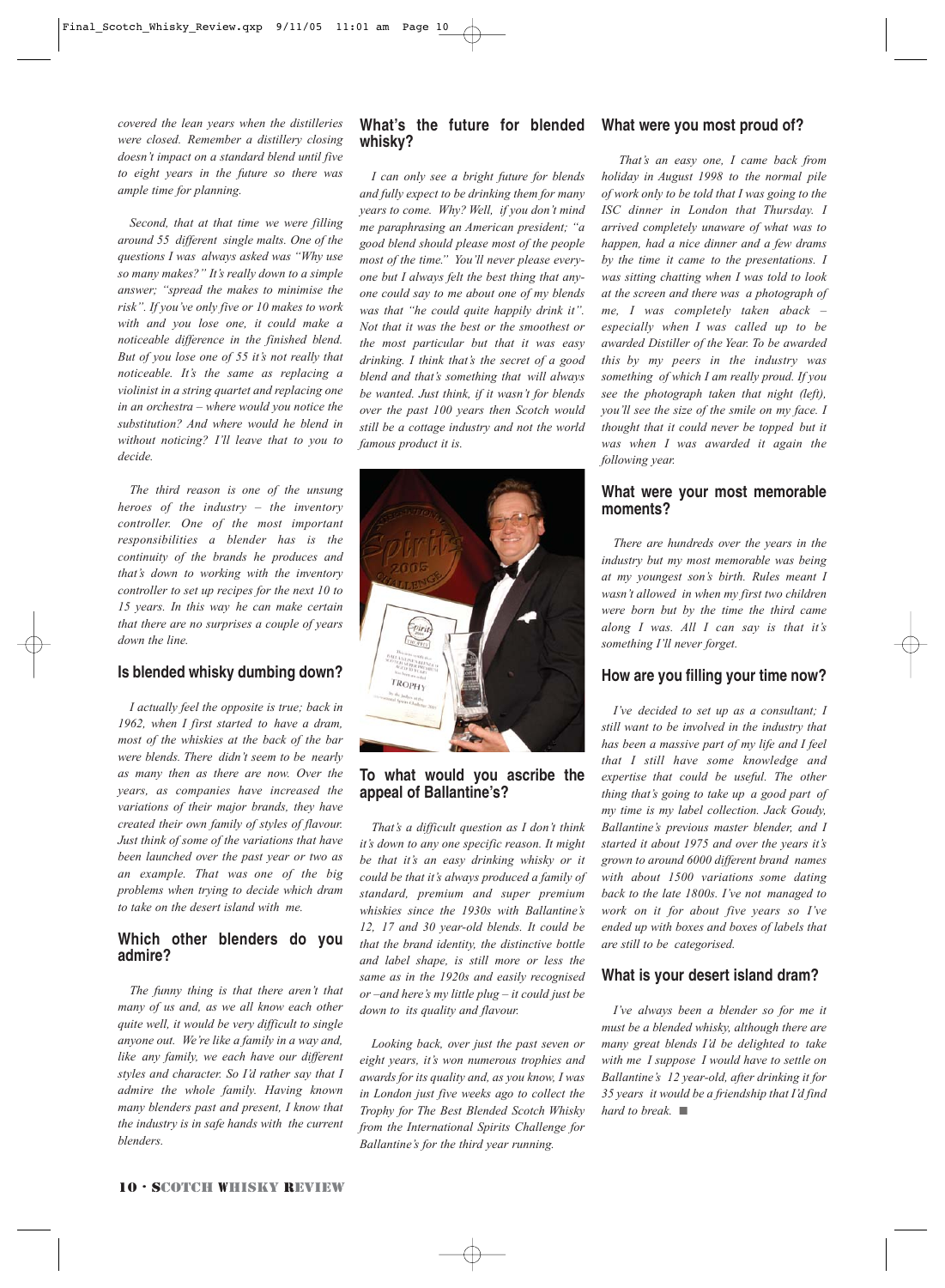## Viscimitry: New connections

**In his Miscellany, Charles MacLean includes an essay entitled 'Awakening the Serpent'. It is an account of 'viscimetric whorls', the oily threads and spirals, observable when water is added to whisky and giving rise to a pseudo-science called 'viscimitry'.**

**Here his former colleague, Henri Dubois, reports on further investigations**

The fact that the study of viscimitry was deemed 'occult' has two clear corollaries. First, it is altogether unrecognised by modern science, and second, it is difficult to research, being shrouded in secrecy.

As Charles MacLean has observed, scientists place it in the same category as dowsing or divination: dubious practices which, if they work at all, work only by chance. The word 'viscimitry' does not even appear in the Oxford English Dictionary.



The difficulties we have encountered in investigating the subject remind me of research I once did into the Masonic symbolism in the dollar bill (met by doubleentendre and polite evasion), and into the Q'abala (complex symbolism, quintessential mysticism). It was the latter study that led me to viscimitry, by the way, which some maintain to be a manifestation of the spiral convolutions of the Serpent of Wisdom.

I have long felt uncomfortable about reading too much into viscimetric whorls. I have met people in the Highlands whose grandparents foretold events by considering the eddies, or so they say; just what events, or how they did it has been forgotten. Others maintain that the phenomenon's clear

connection with Celtic spiral decoration is evidence for the existence of aqua vitae much earlier than is generally accepted. I would not go so far, although the word's root in ixos, the (sacred) oak, with all its Druidical associations, cannot be denied.

We tread warily. Some contemporary viscimitrists deliberately obfuscate, others – the fanatics or anoraki – have even threatened us with defamation. I would rather not follow the mystic path.

#### Viscimitry and smell

The first stage in the sensory evaluation of potable spirits is to consider the liquid's colour and viscimetric potential, manifested by its capacity to bead when shaken, by the 'legs' which form when the spirit is swirled in the glass [It may be noted that these are sometimes termed 'church windows', an interesting spiritual reference], and by the actual observation of viscimetric whorls when water is added.

The second, and most important, stage is to nose the spirit.

Until recently, the two stages remained distinct for me, then I re-read the opening paragraph of Jill Purce's book, *The Mystic Spiral: Journey of the Soul* (London, 1974):

"In a second, the faintest perfume may send us plummeting to the roots of our being, our whole life verticalised by a fleeting sensation: we have been connected by a mere smell to another place and another time. The amount we have changed in the recognition of this moment  $-$  this is the spiral: the path we have followed to reach the same point on another winding"

Far from being 'verticalised' (another word that does not appear in the dictionary!), I was 'horizontalised'! Of course! Smell is our most primitive sense, and unlike our other senses it is unmediated: the organ which collects aromas plugs directly into the limbic system of the cortex, which is also the seat of

our emotions and our memories. No wonder that smells are so powerfully evocative.

Here is Diane Ackerman, *A Natural History of the Senses* (New York, 1990): "Smells detonate softly in our memory like poignant landmines hidden under the weedy mass of the years. Hit a tripwire of smell and memories explode at once. A complex vision leaps out of the undergrowth".

And Lyall Watson in *Jacobson's Organ* (New York), 2000):

"Smell is our most seductive and provocative sense, invading every domain of our lives, providing the single most powerful link to our distant origins… But it is also mute, almost unspeakable, defying description and collection, challenging the imagination".

(Those who write tasting notes will sympathise with the last part of this statement!)

Memory is what connects us to time, and time itself is cyclic. By the spiral of its seasons we review our experience and our understanding; the familiarity of our memories curl round and protect us from life's continuous outpouring, which would otherwise be an unchecked flow of the unknown, filled with fear.

Observing the viscimetric whorls in a glass of whisky, then allowing its scent to trigger memories, are powerful reminders of the sacred mysteries of our world and of ourselves. ■



*The last known picture of Henri Dubois*